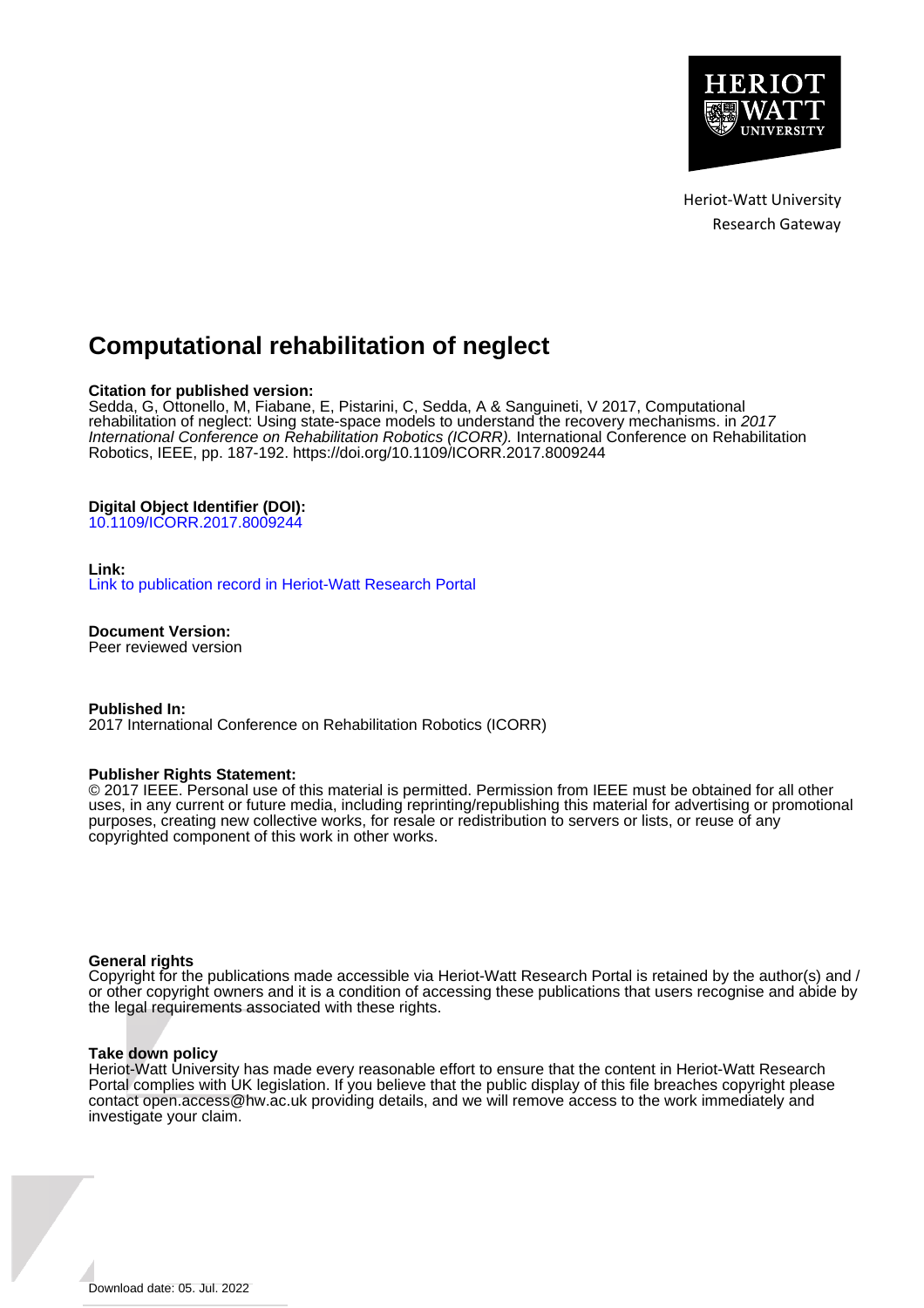# Computational rehabilitation of neglect: using state-space models to understand the recovery mechanisms\*

Giulia Sedda<sup>1</sup>, Marcella Ottonello<sup>2,3</sup>, Elena Fiabane<sup>2</sup>, Caterina Pistarini<sup>2</sup>, Anna Sedda<sup>4</sup> and Vittorio Sanguineti<sup>1</sup>

*Abstract*— Unilateral spatial neglect is a neuropsychological syndrome often observed in right hemisphere stroke patients. The symptoms differ from subject to subject. A few rehabilitation approaches, e.g. prism adaptation, have demonstrated some effect in reducing the symptoms, but the underlying mechanisms are still largely unclear. Recently, neural models have been proposed to qualitatively describe cortical lesions, the resulting neglect symptoms and the effects of treatment. However, these predictions are qualitative and cannot be used to compare different hypotheses or to interpret symptoms at individual subjects level. Here we propose a computational model of the trial-by-trial dynamics of training-induced recovery from neglect. Neglect is modelled in terms of an impaired internal representation of visual stimuli in the left hemispace. The model assumes that recovery is driven by the mismatch between defective representations of visual stimuli and the corresponding hand positions. The model reproduces the main observations of prism adaptation experiments. Using standard system identification techniques, we fitted the model to data from a rehabilitation trial based on a novel rehabilitation approach based on virtual reality, involving reaching movements within an adaptive environment. Our results suggest that the model can be used to interpret data from individual subjects and to formulate testable hypotheses on the mechanisms of recovery and directions for treatment.

#### I. INTRODUCTION

Unilateral spatial neglect (USN) is usually described as a 'failure to report, orient toward, or respond to stimuli in contralesional space, which cannot be attributed to primary motor or sensory dysfunction' [1]. This heterogeneous and common syndrome is most often observed after stroke. Severe and enduring neglect is far more likely associated with right hemisphere damage – up to 2/3 of right hemisphere stroke patients have neglect symptoms acutely. Many different deficits contribute to the syndrome, in variable proportions among different subjects, presumably depending on location and extent of brain damage. An inability to direct attention to

\*This work is partly supported by a grant from the Italian Ministry of Education, University and Research - Research Projects of National Interest (PRIN 2015)

<sup>1</sup>Giulia Sedda and Vittorio Sanguineti are with the Department of Informatics, Bioengineering, Robotics and Systems Engineering, University of Genoa, Italy (giulia.sedda@edu.unige.it, vittorio.sanguineti@unige.it)

<sup>2</sup>Marcella Ottonello, Elena Fiabane and Caterina Pistarini are with ICS Maugeri SpA SB - Istituto Genova Nervi, Genoa, Italy (marcella.ottonello@icsmaugeri.it)

<sup>3</sup>Marcella Ottonello is also with the Department of Clinical Sciences and Translational Medicine, University of Rome Tor Vergata, Rome, Italy

<sup>4</sup>Anna Sedda is with the School of Social Sciences, Heriot-Watt University, Edinburgh, UK (a.sedda@hw.ac.uk)

the left hemispace is considered as one of the main symptoms. It is debatable whether neglect may result from an impaired representation of space [2], which can be in multiple frames of reference (for example, retinotopic, head centred, trunk centred) or be specific to near or far space. Other investigators have argued that neglect may also reflect a directional motor impairment, with patients experiencing difficulty in initiating or programming contralesional eye or limb movements [3].

Early attempts to treat neglect were based on 'top-down' approaches, relying on patients' awareness, and aimed at deliberately modifying their behaviour, for instance by encouraging patients to direct their gaze towards the contralesional space [4]. These paradigms were somehow successful in reducing neglect within the task used for training, but failed to generalise to tasks outside of the training environment. 'Bottom-up' strategies aim at producing an automatic change in behaviour, or recalibration of the recruited sensorimotor mechanisms. In some cases improvements in performance induced by 'bottom-up' approaches have been shown to generalise to tasks that were not used in training. This is the case of caloric and vestibular stimulation, contralesional limb activation, trunk rotation, vibration or electrical stimulation of neck muscles, and prism adaptation [5].

Rossetti et al. [6] examined the effects of adaptation to a prism-induced rightward horizontal displacement of the visual field in neglect patients. Immediately after adaptation, neglect improved in all clinical tests. The improvement persisted well beyond the wash-out of the adaptation effect [7]. The mechanisms of action of prism adaptation are not yet clearly understood, but the effect does not seem to be a mere consequence of the leftward motor bias developed by the right arm during prism adaptation. Rather, prism adaptation is believed to affect higher level spatial representations [6], [7]. Strategies based on virtual reality (VR) have been developed for USN assessment and rehabilitation [8]. VR approaches may provide ecological and realistic types of interaction, involving the participation in functional activities that are otherwise unsafe to perform in real life. Current approaches generally focus on remapping of space, which is strongly connected to updating of the body schema representation and multisensory integration [9]. Recently, robots have received attention for rehabilitation of neglect [10]. Robot-assisted limb activation exercise (movements of the left limb within the left hemispace) was observed to produce benefits to neglect that were similar to those obtained with conventional treatment.

Computational models have been successfully applied to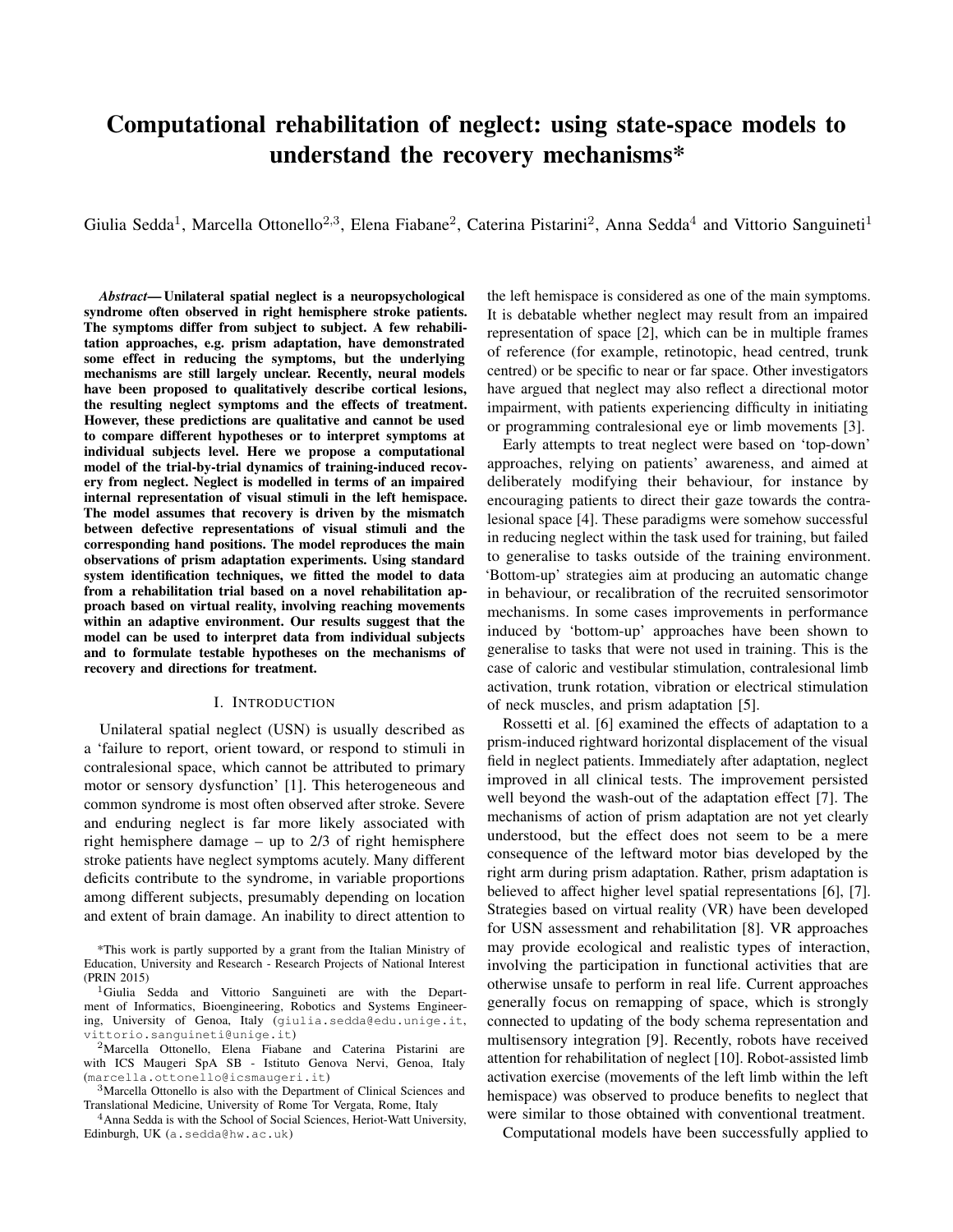the study of motor learning and adaptation [11], providing important insights with respect how brain controls movement and reacts to the environment or task variables changes. Only recently these approaches have been applied to the rehabilitation field. Recently, Casadio et al. [12] used a linear dynamical model to describe the trial-by-trial evolution of the motor performance of chronic stroke survivors who underwent a rehabilitation protocol based on a robot-assisted arm extension task. These early attempts may potentially lead to a deeper understanding of the mechanisms underlying neuromotor recovery [13], [14]. In the case of neglect, Leigh et al. [15] recently proposed a computational model which involved a realistic description of the lesions in the cortical parietal areas. Their main assumption was that prism adaptation primarily influences dorsal stream structures that mediate visual guidance of actions and is typically spared in neglect [16]. The model reproduced a few symptoms of neglect, like line bisection behaviour and the beneficial effect of prism adaptation. However, model predictions are qualitative predictions and cannot be used to explain individual behaviours.

Here we apply the dynamical systems framework to model the trial-by-trial dynamics of training-induced recovery from neglect. We describe the model and show its predictions in the context of prism adaptation. We also apply the model to the study of the recovery dynamics in the context of a newly designed training protocol, based on reaching movements within an adaptive environment enriched with distractors and audio-visual cues.

#### II. MATERIALS AND METHODS

#### *A. Computational Model*

*1) Spatial attention and neglect:* Visual spatial attention is the ability to direct attention to a specific location in space. Objects at this location will be processed faster and more accurately than events at other locations. Persons with neglect are often impaired in reporting spatial targets in the left hemispace and driving their own hand toward that target, in a way which cannot be explained by impaired movement alone. Leigh et al. [15] assumed that visual target and hand position are encoded in the parietal cortex by a population of neurons, each with a 'preferred' target or hand position and a bell-shaped tuning curve. The left hemisphere only encodes contralateral (right) target positions, whereas the right hemisphere encodes for targets in both hemispaces [17]. This explains why neglect symptoms are more severe when damages are located in the right hemisphere. In our simulation we used 4800 neurons, 2400 for the right hemisphere and 2400 for the left hemisphere. Each neuron was assumed to encode a preferred location respectively in the right hemispace (left hemisphere neurons), and in both hemispace (right hemisphere neurons). Assuming a uniform distribution of the preferred positions of these neurons, we simulated a lesion by destroying 90% of the neurons in the right hemisphere. A consequence of the lesion would be a less reliable representation of target and/or hand positions located in the left hemispace, as shown in Figure 1 (left).



Fig. 1: Neglect is modelled as a distorted neural representation  $(z_T(t))$  of visual targets  $(y_T(t))$ . Left: simulated effect of lesions in the right parietal cortex [15]. Right: proposed macroscopic model. The quantity  $b(t)$  is a measure of neglect.

In our model, we denote  $x_T(t)$  and  $x(t)$  as, respectively, target position and hand position in a person-centered coordinate frame at the end of the t-th movement trial. We also define  $y_T(t)$  and  $y(t)$  as the visually perceived target and hand position in retinotopic coordinates. We also assume that these visual stimuli are represented in the parietal cortex as  $z_T(t)$  and  $z(t)$ , respectively. We model the right-hemisphere lesion as a multiplicative term  $b(t)$ , which leads to a distorted representation of stimuli located in the left visual hemispace:

$$
z_T(t) = \begin{cases} y_T(t), & \text{if } y_T(t) >= 0, \\ \frac{b(t)}{H} y_T(t), & \text{if } y_T(t) < 0. \end{cases} \tag{1}
$$

where  $H$  denotes the boundary of the visual hemispace. We assume the same value on both the right and the left side [18]. The targets are located within either the right  $(y_T(t) > 0)$ or left hemispace  $(y_T(t) < 0)$ . When  $b(t) = H$  there is no neglect, whereas  $b(t) = 0$  corresponds to the complete lack of representation of the left visual hemispace; see Figure 1 (right). Eq. 1 reproduces, at a macroscopic level, the neural model proposed by [15]. The model predicts that neglect causes a distortion of the mapping between a visual target located in the left hemispace and its internal representation, whose effect increases linearly with target position, as shown in Figure 1. When reaching for a visual target, hand movements are planned in terms of the internal representation of the visual target, so that:

$$
x(t) = z_T(t) \tag{2}
$$

Eqs. 1 and 2 predict that neglect only affects movements in the left hemispace. In this case, there will be a mismatch between hand movements and target position,  $y_T(t)$ . The model also captures the notion that internally planned movements – like, for instance, line bisection or straight-ahead movements – are biased toward the right because the 'center' of the internal representation is shifted toward the right.

*2) Neglect recovery:* The mechanisms of training-induced recovery from neglect are little understood. We can only speculate that a possible driving force toward a reorganisation of the residual representation of the left hemispace is the mismatch between visual target and hand position at the end of the movement. Such a mismatch only occurs in the left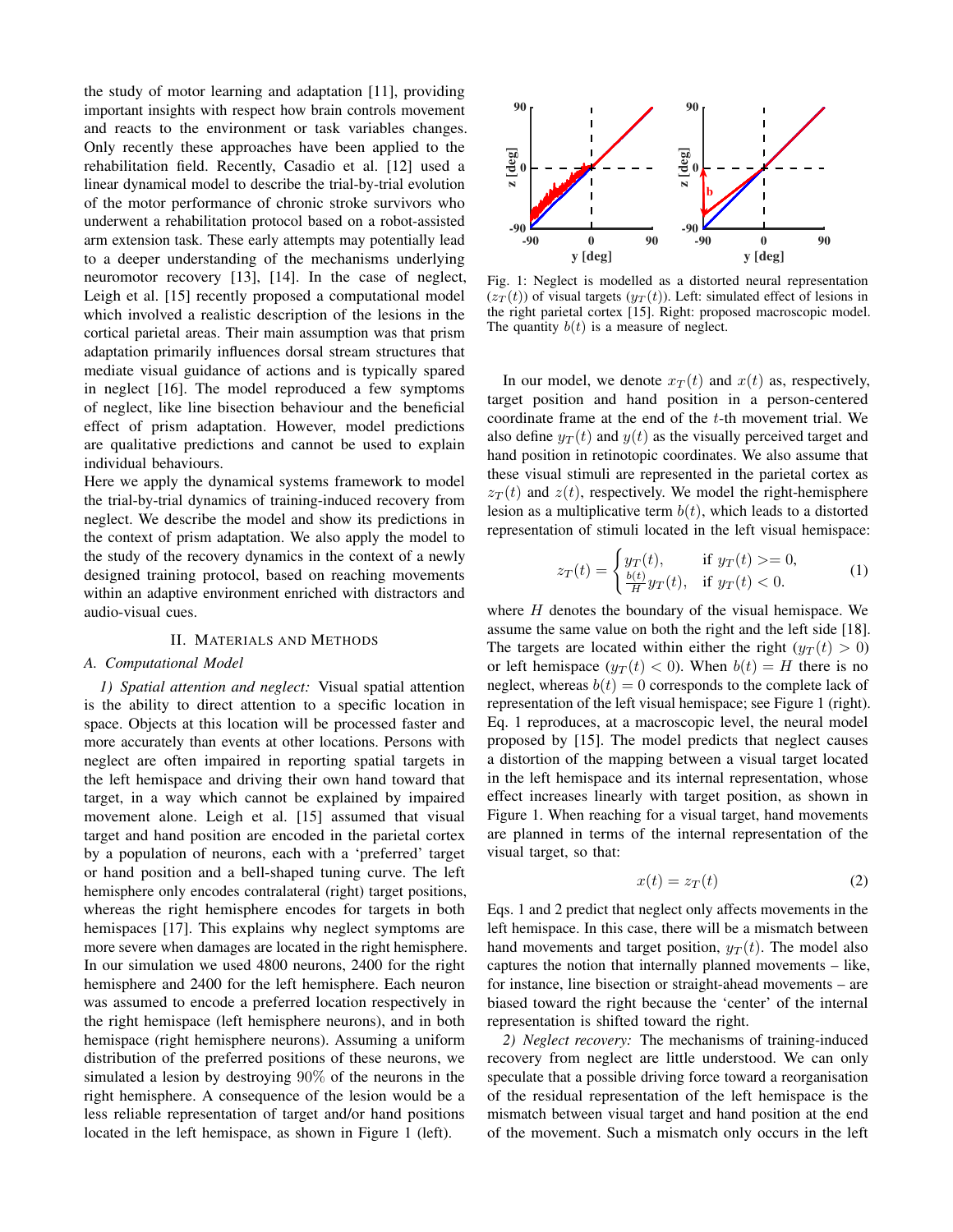hemispace, which suggests that movements of the hand in the left hemispace  $(x(t) < 0)$  are a necessary ingredient of neglect recovery. This leaves room to a large variety of possible recovery mechanisms, and the available evidence is compatible with multiple mechanisms. As a starting point for further analysis, we tentatively assume that another condition for recovery to take place is that the visual targets are not too far left, i.e.  $y_T(t) > -b(t)$ . We hypothesise that inducing movements of the hand in areas of the workspace that are subject to neglect triggers a change in the internal representation of visually perceived targets. We make the simplifying assumption that the magnitude of adaptation is proportional to the amount of neglect, i.e.  $H - b(t)$ . The effect can be described by the following equations:

$$
b(t+1) = A_n \cdot b(t) + B_n \cdot [H - b(t)] \cdot u_z(t) \tag{3}
$$

The function  $u(t)$  captures the conditions which trigger a neglect improvement:

$$
u_z(t) = \begin{cases} 1, & \text{if } x(t) < 0 \text{ and } y_T(t) > -b(t), \\ 0, & \text{otherwise} \end{cases} \tag{4}
$$

Parameters  $0 < A_n < 1$  and  $B_n > 0$  denote, respectively, the retention rate – how much neglect at the next trial is affected by neglect at the current trial – and the recovery rate – the amount of recovery occurring when  $u_z(t) = 1$ . If the conditions are not satisfied, i.e.  $u_z(t) = 0$ , neglect will decay, i.e. will get worse.

*3) Prism Adaptation:* Wearing prisms causes a mismatch between the hand position,  $x(t)$  and its visual estimate,  $y(t)$ :

$$
y(t) = x(t) + r(t) \tag{5}
$$

where  $r(t)$  is the visual shift due to the prisms. A similar mismatch is caused at the level of the visual targets:

$$
y_T(t) = x_T(t) + r(t) \tag{6}
$$

As in Eq. 2, hand movements are planned in terms of the visual representations of the target,  $z_T(t)$ . However, similar to visuomotor rotation experiments [19] we assume that when planning a movement, subjects gradually develop an internal model  $u(t)$  of the visual perturbation. This internal model is incorporated into the motor command, so that hand position is now specified as:

$$
x(t) = z_T(t) - u(t) \tag{7}
$$

Exercise with prisms induces an adaptation process, aimed at developing an 'internal model' of the prism perturbation, i.e. the amount of correction  $u(t)$  with respect to the visual target that is necessary to minimise the error. It has been suggested [19] that the development of an internal model of the visual perturbation is driven by the mismatch between the target position and the displayed hand position. This also corresponds to the prediction error, i.e. the difference between the actual and the predicted perturbation:

$$
e(t) = y(t) - y_T(t) = r(t) - u(t)
$$
 (8)



Fig. 2: Simulation results: prism adaptation in healthy (left) and neglect (right) subject. From top to bottom, the traces display the prism shifts (black) and the evolution of the internal models, the prediction errors and the measure of neglect, for both right (red) and left prism (blue). The bar plot on the bottom summarizes the change in neglect.

This error is zero if the correction term,  $u(t)$ , equals the shift  $r(t)$ . Therefore, the correction term can be interpreted as a predictor of the shift magnitude, and  $e(t)$  is a measure of the mismatch between the prism perturbation and its predictor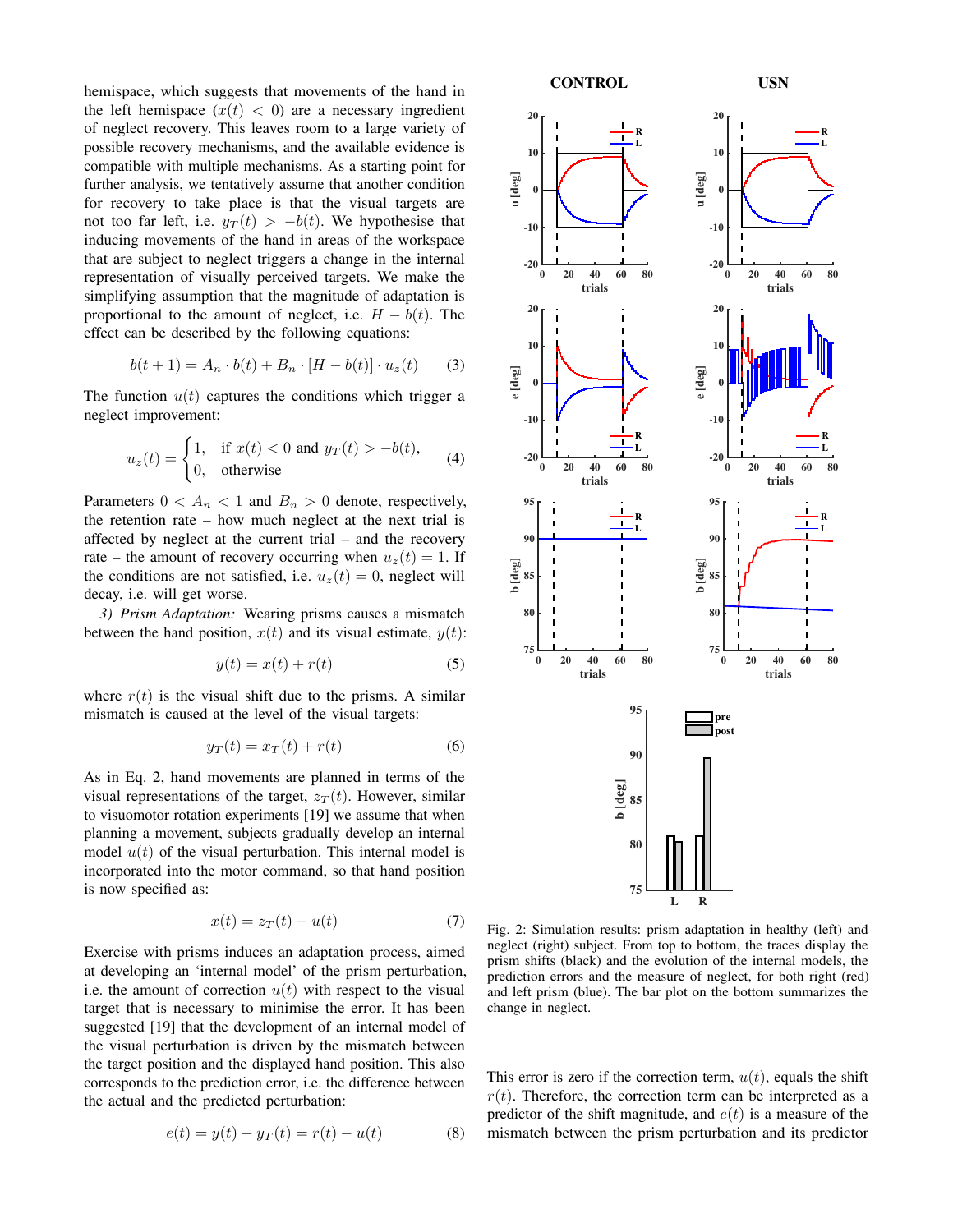or 'internal model'. However, what is available is not the visual error but rather the mismatch between the internal representations of  $y(t)$  and  $z_T(t)$ :

$$
e_z(t) = y(t) - z_T(t) \tag{9}
$$

If there is no neglect,  $e_z(t) = e(t)$ . We assume that prism adaptation is driven by the prediction error,  $e_z(t)$ , according to the following equation:

$$
u(t+1) = A_u u(t) + B_u e_z(t)
$$
 (10)

where  $0 < A_u < 1$  and  $B_u > 0$  are, respectively, a retention rate – reflecting the build-up of the predictor from trial to trial – and a rate of adaptation – reflecting how much the predictor is modified by the observed prediction error. On the very first prism trial, there is no prediction  $(u(t) = 0)$  and the subjects simply aim their hand at the visual target,  $z_T(t)$ . This leads to a visual error, which is exploited to correct the next prediction. From trial to trial, the prediction of the perturbation improves and the error decreases. In terms of hand movements, if  $r(t)$  is directed toward the right, from trial to trial the movements of the hand are gradually shifted toward the left. This shift triggers the recalibration mechanism described by Eqs. 3 - 4, thus resulting in a reduction of the neglect symptoms. As the latter is more persistent than the effect of prism adaptation [6], [7], we expect that the neglect retention rate,  $A_n$ , is greater than the retention rate for prism adaptation,  $A_u$ . In conclusion, training with prisms leads to a recovery from the neglect symptoms. For protocol details, see [6].

#### *B. Experiments*

We compared the model predictions with experimental results from an ongoing rehabilitation trial, consisting of a reaching task within a virtual environment. The motivations underlying this approach are summarised in [9]. More details on the experiment can be found in [20].

*1) Experimental apparatus:* The experimental apparatus included a video projector, displaying a virtual reality environment on a 2 m  $\times$  2 m screen. Subjects sat in front of the screen, at a 2.5 m distance. A markerless motion capture sensor (Microsoft Kinect), placed below the screen, recorded the subjects' hand movements at a 20 Hz sampling rate. The screen continuously displays the subjects' mirror image – extracted from the depth image provided by the Kinect sensor – within a virtual scene (a tree with apples). Two speakers placed at each side of the screen provide spatialized sounds.

*2) Task and exercise protocol:* At the beginning of each trial, subjects sit in front of the screen with their hands on their knees (starting position). A target (apple) appears on the screen at random locations, evenly distributed in both hemispaces. Subjects are instructed to reach the target using their right hand as fast and accurate as possible. At the end of each movement a numeric score is provided, reflecting the movement time. If the target is not reached within a 20 s timeout, the score is considered to be zero. After each trial, subjects must return to the starting position. The virtual environment automatically adapts to subject performance

through the introduction of a variable number of distractors (rotten apples) that subjects must avoid in order to complete the trial. Targets appear one at a time, while distractors appear all together. As training proceeds, subject go through three subsequent 'stages', during which subjects are initially given audiovisual cues (target flashing and spatialized beep sound), then visual only, and finally no cues. The treatment protocol consisted of 30-min training sessions, five days a week, for three consecutive weeks.

*3) Subjects:* The study involved a total of four subjects with subacute right hemisphere stroke, see the Table I for demographic and clinical information, hospitalised at ICS Maugeri SpA SB - Istituto di Genova Nervi. All patients signed a consent form to participate in the study. Inclusion criteria were: unilateral neglect following a cerebro-vascular accident; dominant right hand assessed by the Edinburgh Inventory test; no previous history of psychiatric disorders or cognitive impairments (Mini-Mental State Examination); no drug or alcohol abuse. Exclusion criteria were aphasia, attention deficits and frontal syndrome, generalized hemianopia. Before the start of the treatment protocol, all subjects underwent a neuropsychological evaluation involving the following paper tests and clinical scales: Behavioural Inattention Test (BIT), Barthel Index (BI), Reading Test (RT), and Catherine Bergego Scale (CBS). The same tests were performed after completion of the treatment protocol.

#### *C. Model Identification*

For each subject, we took the recorded time series of the horizontal target location and hand position, expressed in degrees with respect to the body midline — one sample for each individual movement. Eqs. 3 - 4 define a nonlinear discrete-time state-space dynamical model in which the quantity  $b(t)$  is the state variable. Model parameters  $(A_n)$ and  $B_n$ ) were identified using a prediction error method. Parameter H was kept fixed and set to  $H = 90^\circ$ . All calculations were carried out with MATLAB's System Identification Toolbox. We treated the data from different sessions as separate experiments, but assumed that the model parameters do not change in the course of the whole recovery process. In addition to model parameters, the identification procedure gives estimates of the time course of the internal state  $(b(t))$  during each session. As a measure of fitting performance, we calculated the correlation coefficient R between the observed and predicted performance. Its square,  $R<sup>2</sup>$ , expressed in percent, can be interpreted as the fraction of variance accounted for (VAF) by the model.

## III. RESULTS

### *A. Simulations*

We first used the model to simulate a prism adaptation task. Simulations are based on reaching movements toward two targets, located at the extreme left and the extreme right of the visual space. The simulated prism produced a 10◦ shift toward either the right or the left. The experiment was repeated with a healthy subject (for which we assumed an initial value  $b(0) = 90°$ ) and a neglect subject (for which we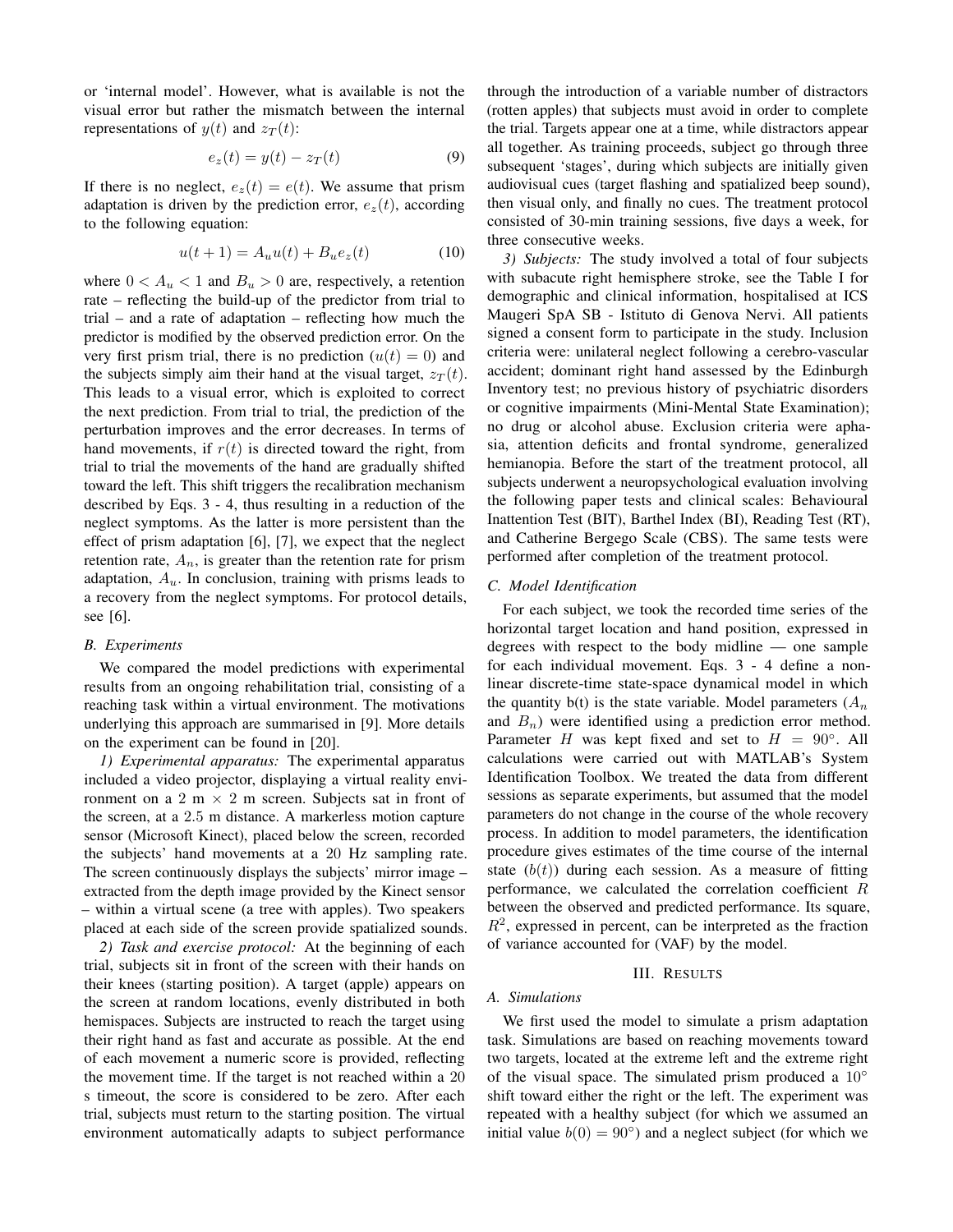TABLE I: Subjects data and model fitting. BIT: Behavioural Inattention Test; BI: Barthel Index; RT: Reading Test; CBS: Catherine Bergego Scale.  $A_n$ : retention rate;  $B_n$ : recovery rate; VAF: variance accounted for.

|                |     | Demographic<br>data |      |             |                             | Neuropsychological<br>evaluation |                 |               |                        | Model fitting |                           |                   |
|----------------|-----|---------------------|------|-------------|-----------------------------|----------------------------------|-----------------|---------------|------------------------|---------------|---------------------------|-------------------|
| ID             | sex | age                 | side | type        | disease duration<br>(weeks) | BIT<br>$(0-146)$                 | BI<br>$(0-100)$ | RT<br>$(0-6)$ | <b>CBS</b><br>$(0-30)$ | $A_n$         | $B_n$<br>$\times 10^{-5}$ | <b>VAF</b><br>(%) |
| S <sub>1</sub> | F   | 88                  | R    | ischemic    | ◠                           | 63                               |                 |               | 20                     | 0.998         | 0.0003                    | 89                |
| S <sub>2</sub> | F   | 67                  | R    | hemorrhagic | 4                           | 104                              | 12              |               | 9                      | 0.998         | 683                       | 97                |
| S <sub>3</sub> | M   | 52                  | R    | hemorrhagic |                             | 63                               | 19              | 4             | 19                     | 0.998         | 924                       | 96                |
| S <sub>4</sub> | Е   | 78                  | R    | hemorrhagic | ◠                           | 87                               | 75              |               | 24                     | 0.999         | 77.1                      | 97                |

set an initial value  $b(0) = 80^{\circ}$ ). The simulation results are summarised in Figure 2. After application of the prism, in order to reach the target the subject must move in the opposite direction with respect to the deviation induced by the prism. Healthy subjects adapt gradually to the prism, with a similar trend with both prism types. In both cases, the reaching error gradually reduces as the subject learns to compensate for the perturbation. When the prism is removed, the subject continues to move in the opposite direction with respect to the perturbation (aftereffect), which gradually washes out. USN subjects are equally capable of adapting to both left and right prisms. However, the two prisms have very different effect on neglect. Adaptation to the right prism results in a gradual increase of  $b(t)$ . In contrast, adaptation to the left prism results in a small decrease, corresponding to a worsening of the neglect symptoms. These results are in agreement with the experimental findings: adaptation to a right prism improves the neglect symptoms [6], whereas adaptation to a left prism has no effect [21] or is even detrimental.

# *B. Model-based analysis of experimental results*

The neglect recovery model was also used to interpret the temporal evolution of performance in a rehabilitation trial. Figure 3 summarizes, for a typical subject, the observed performance (black traces) and the model predictions (red traces). We also displayed, for the first and last training session, the relation between target location and final hand position and the corresponding neglect model according to Eq. 1. This plot suggests that the distortion in the target representation in the left hemisphere is gradually reduced as training proceeds. The subject exhibits some variability in movements, especially in the early sessions. The overall model fitting performance is summarised in Table I. The estimated parameter values suggest that different subjects have different recovery rates. This may reflect the betweensubjects differences in size and location of the cortical lesions. In contrast, the retention rate likely reflects basic features of cortical plasticity. The retention rate values are highly uniform across subjects, corresponding to a time constant of  $\tau = -1/\log A_n = 500$  trials. The retention rate likely reflects basic features of cortical plasticity. This is about ten times the time constant estimated in adaptation experiments (visuomotor rotation and/or force fields) or in robot-assisted rehabilitation trials [12] and is consistent with the observation [6] that neglect recovery lasts much longer than the effect of prism adaptation. Notably, subject S1 exhibits a lower VAF

value than other subjects. This may be due to presence of other symptoms, which the model does not explicitly account for.

#### IV. DISCUSSION AND CONCLUSIONS

Different from approaches that explicitly focus on neural representations and the way they are affected by cortical lesions – e.g. [15], our proposed model is formulated in terms of general principles and observable quantities. As such the model not only makes qualitative predictions, but can be used to interpret the trial-by-trial evolution of the neglect symptoms in individual subjects.

# *A. The model reproduces empirical observations in prism adaptation experiments*

One major compensatory effect of short-term prism exposure is a mismatch between motor commands and visual targets. After adaptation, straight-ahead finger movements are shifted in a direction opposite to the optical deviation, indicating that internal visual and motor representations have been realigned. Our computational framework predicts that right prism adaptation is beneficial to neglect [6]. In particular, we propose that neglect recovery is facilitated by the leftward 'endogenous' movements induced by adaptation. This is not the only possible explanation of the empirical observations; in fact, alternative models are possible. The proposed modelling framework could be used to compare alternative theories and to contrast them with empirical findings.

# *B. The model facilitates interpretation of rehabilitation training and may suggest optimal forms of treatment*

One major feature of the model is that it can be used to interpret the performance time series and to detect implicit information in the performance time series of individual subjects. In fact, the application of a similar model to robotassisted stroke rehabilitation trials has suggested that the estimated model parameters could be used, in individual subjects, to quantify the ongoing effect of treatment and to predict its outcome [12]. Furthermore, a parametric description of the dynamics of the recovery process could be directly used to derive customized treatment solutions that can maximize the recovery outcome[14].

#### **REFERENCES**

[1] K. M. Heilman and E. Valenstein, "Mechanisms underlying hemispatial neglect," *Ann Neurol*, vol. 5, no. 2, pp. 166–70, Feb 1979.